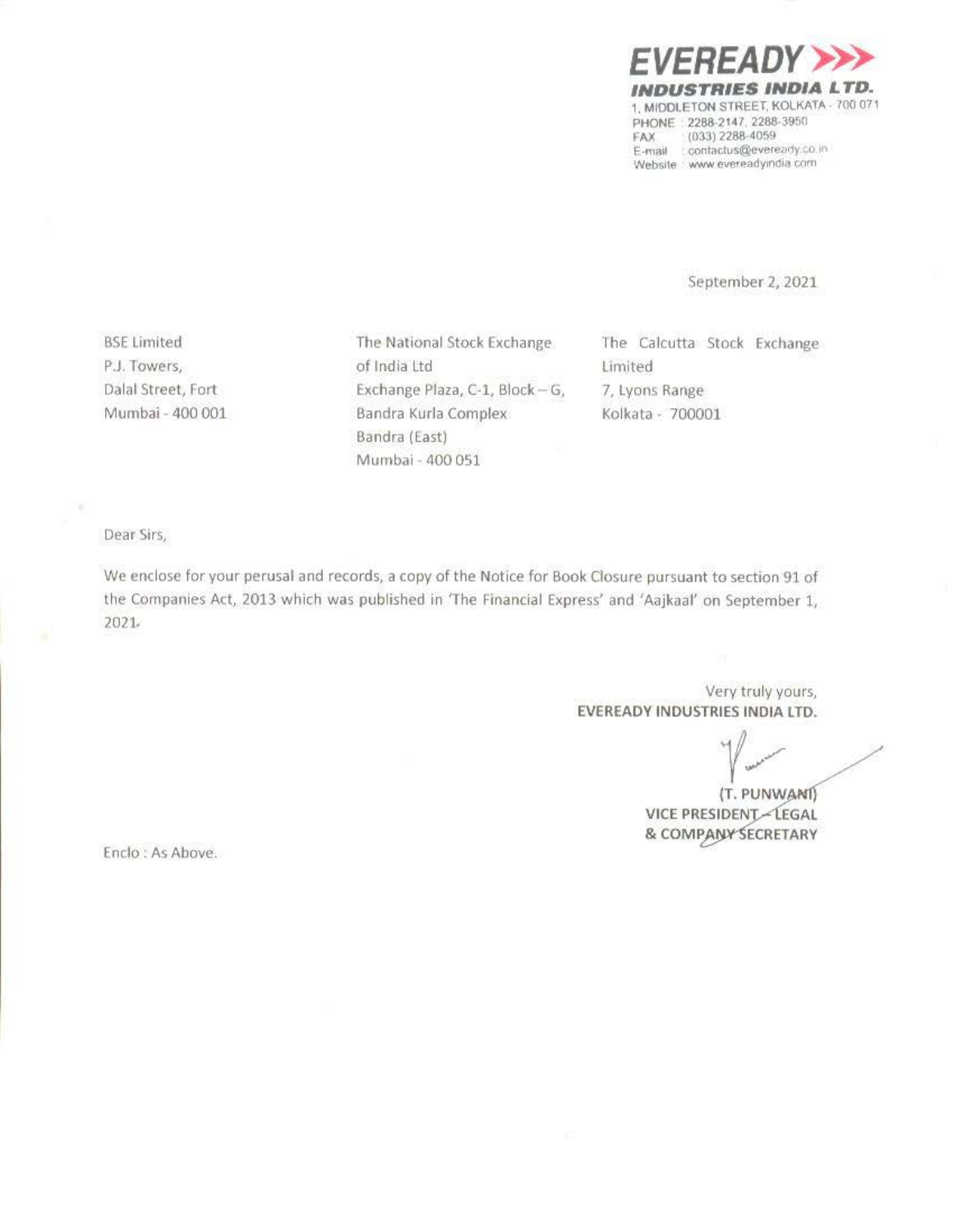CHENNA RYDERASAD, GOCHI PRILEASA EUCENCH, MUNDAI ACW OF MUNICIPE WEDNESDAY, SEPTEMBER 1, 2021

## **EVEREADY** INDUSTRIES INDIA LTD. Registered Office : 1, Middleton Street, Kolkata - 700071

CIN: L31402WB1934PLC007993; Tel: 91-33-22883950; Fax: 91-33-22884059 Email: investorrelation@eveready.co.in; Website : www.evereadyindia.com **NOTICE** 

Notice pursuant to Section 91 of the Companies Act, 2013 is hereby given that the Register of Members of the Company will remain closed from Wednesday, September 22, 2021 to Tuesday, September 28, 2021 (both days inclusive) for the purpose of the Annual General Meeting.

Kolkata

August 31, 2021

By Order of the Board Eveready Industries India Ltd. T. Punwani Vice President - Legal & Company Secretary

FOLLOW & DISTURBANCE ROOM ARE DESPESSED A PACTOR WWW.FINANCIALEXPRESS.COM